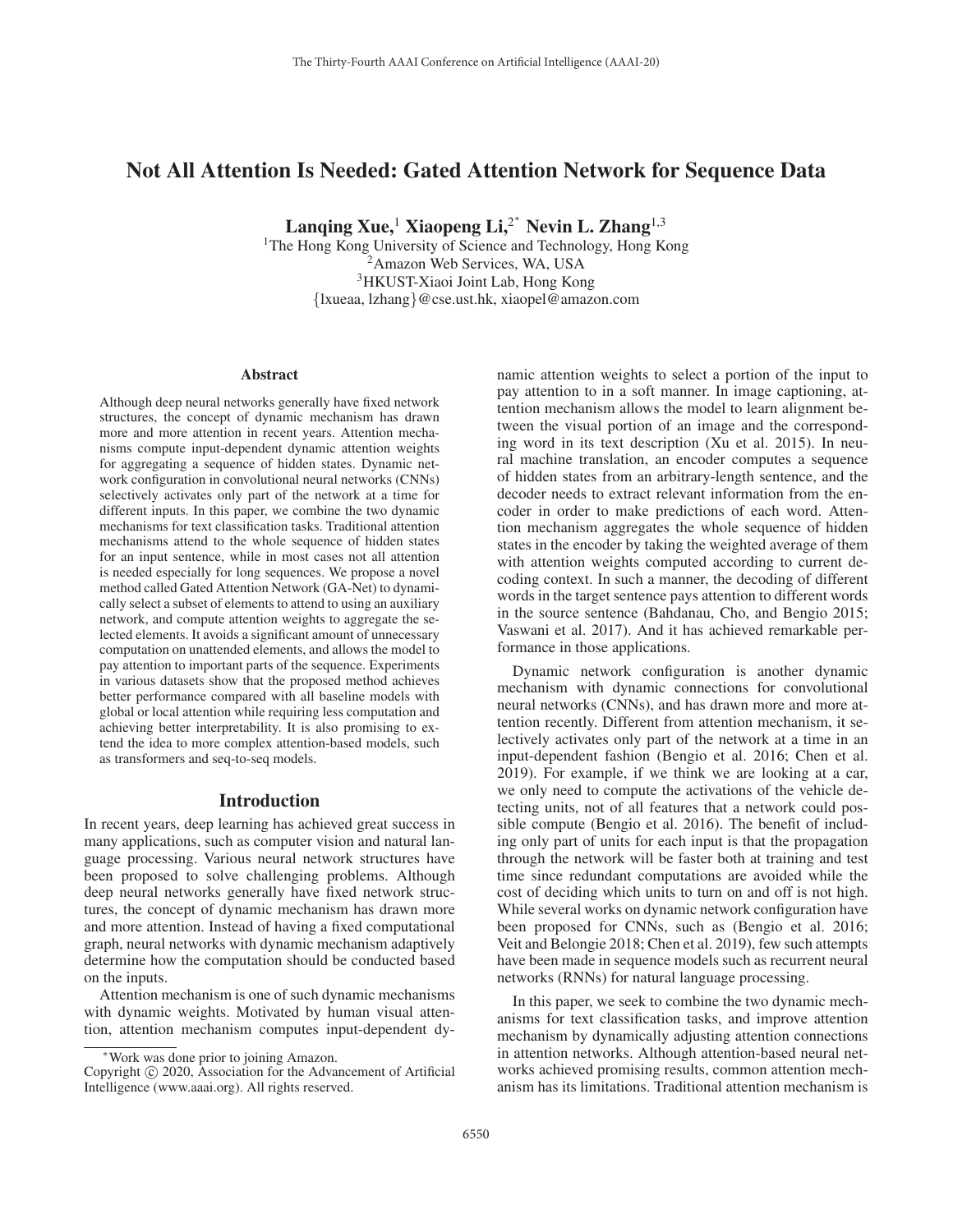

Figure 1: Examples of attention weights indicated by blue color from the proposed GA-Net and attention networks with global and local attentions for sentiment classification. GA-Net has a sparse attention structure and only attends to important words.

generally global, and it attends to all the words in the sentence though some attention weights might be small. However, through investigations into several natural language processing tasks, we observed that only a small part of inputs is related to output targets. It also aligns with our intuition that not all attention is needed especially for long sequences. The computation of attention weights on unrelated elements is redundant.

Not only that, since attention mechanism assigns a weight to each input unit and even an unrelated unit has a small weight, the attention weights on related units become much smaller especially for long sequences, leading to degraded performance.

To resolve the problem, we propose a novel method called Gated Attention Network (GA-Net) to dynamically select a subset of elements to attend to using an auxiliary network, and compute attention weights to aggregate the selected elements. A GA-Net contains an auxiliary network and a backbone attention network. The auxiliary network takes a glimpse of the input sentence, and generates a set of input-dependent binary gates to determine whether each word should be paid attention to. The backbone attention network is a regular attention network that performs the major recurrent computation, but only computes attention weights to aggregate the hidden states for the selected words. The attention units are sparsely connected to the sequence of hidden states, instead of densely connected as that in traditional attention mechanism. As an example in Figure 1, the proposed GA-Net has a sparse attention structure and has learned to only attend to important words. The auxiliary network and backbone attention network are trained jointly in an end-to-end manner. In summary, our contributions are as follows:

- We propose GA-Net, a novel sparse attention network, to dynamically select a subset of elements to attend to using an auxiliary network. It avoids unnecessary attention computation, and allows the model to focus on important elements in the sequence.
- An efficient end-to-end learning method using gumbelsoftmax is proposed to relax the binary gates and enable backpropagation.
- We conduct experiments on several text classification tasks, and achieve better performance compared with all baseline models in our experiments with global and local attention networks.



Figure 2: An example of attention mechanism: **c** is attention output, and  $\alpha$  is attention weight.

#### Related Works

There have been a lot of works utilizing traditional attention mechanism together with CNNs and RNNs for various applications including computer vision (Xu et al. 2015), speech recognition (Chorowski et al. 2015) and natural language processing (Radford et al. 2018; Devlin et al. 2019; Cho, Courville, and Bengio 2015; Hermann et al. 2015; Rush, Chopra, and Weston 2015; Lu et al. 2016; Yang et al. 2016; Zhou et al. 2016). Attention mechanism has also been extended to act as a sequence model in place of RNNs, such as the Transformer network. Besides the traditional global structure of attention mechanism, recently, several works have been proposed to make adjustments on the attention mechanism, including inducing task-oriented structure biases to attentions (Kim et al. 2017; Liu and Lapata 2018; Zhu et al. 2017; Niculae et al. 2018), combining variational approaches with attentions (Deng et al. 2018), sparsifing attentions by handcrafted attention structures (Guo et al. 2019; Ye et al. 2019; Child et al. 2019; Luong, Pham, and Manning 2015), introducing variations of softmax regularizers (Martins and Astudillo 2016; Niculae and Blondel 2017; Mensch and Blondel 2018; Niculae et al. 2018), and utilizing probabilistic attention with marginalized average method (Yuan et al. 2019). However, none of these uses an auxiliary network to achieve input-dependent dynamic sparse attention structure.

Several works on dynamic network configuration have been seen in recent years. It is also similar to conditional computation (Bengio 2013). Gating modules are generally introduced to generate binary gates and dynamically activate part of the network for processing (Bengio et al. 2016; Veit and Belongie 2018; Chen et al. 2019; Bengio 2014). Policy gradient methods or relaxed gating methods are needed in order to enable backpropagation and end-to-end learning. However, these methods are designed for CNNs, and few attempts have been made for sequence models.

# Attention Networks

In natural language processing (NLP), RNNs compute a sequence of hidden states for an arbitrary-length sentence. Instead of requiring the last hidden state to contain all information of the sentence, attention mechanism is widely used to aggregate information from the sequence of hidden states in an input-dependent manner. It computes an attention weight for each position in the input source, and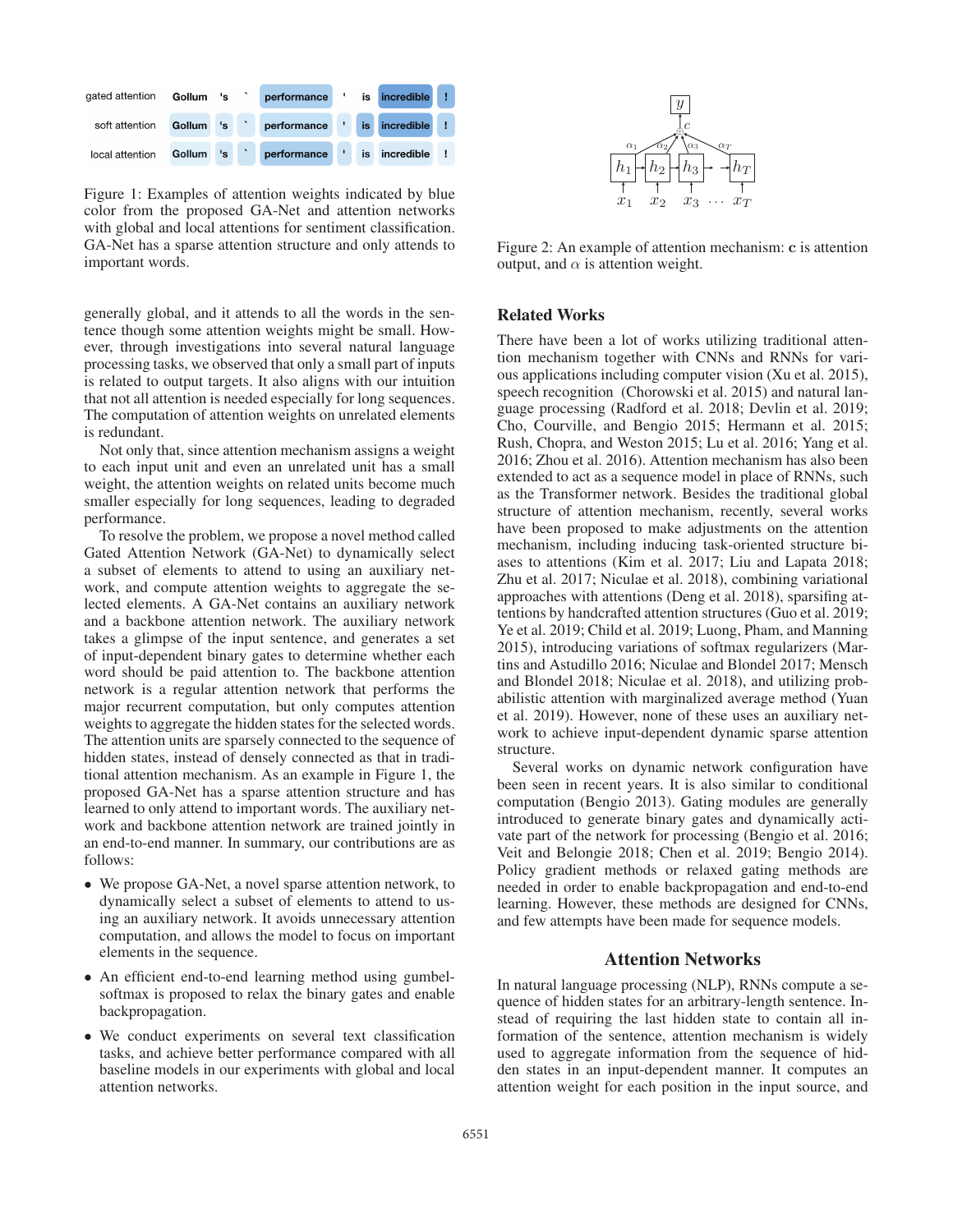takes a weighted average of the hidden states as the output. For example, Figure 2 is an LSTM recurrent neural network. Let  $\mathbf{x} = [\mathbf{x}_1, \mathbf{x}_2, \dots, \mathbf{x}_T]$  be a sequence of inputs, and  $h = [h_1, h_2, \ldots, h_T]$  be a sequence of hidden states generated by the LSTM. The output **y** of the model is predicted as follows:

$$
\hat{\mathbf{y}} = f(\mathbf{c}), \quad \mathbf{c} = \sum_{t=1}^{T} \alpha_t \mathbf{h}_t, \quad \mathbf{h_t} = LSTM(\mathbf{h_{t-1}}, \mathbf{x}_t)
$$

where  $\alpha_t$  is attention weight, and it indicates to what extent the <sup>t</sup>-th state influences the output **y**. Vector **c** is the output of attention unit, and it is a weighted average over all states. Attention weight  $\alpha_t$  is learned through a Multilayer perceptron (MLP) and normalized over all time steps via a softmax function:

$$
e_t = MLP(\mathbf{h}_t),
$$
  
\n
$$
\alpha_t = softmax_t(\mathbf{e}), \quad \sum_{t=1}^T \alpha_t = 1.
$$
 (1)

The softmax function makes the sum of attention weights to be 1. Therefore, attention weight can also be seen as probabilities that a state is related to the output.

Since each state is assigned a weight, this kind of attention mechanism is called soft-attention and global-attention. There is also hard-attention and local-attention (Luong, Pham, and Manning 2015). In hard-attention, targets attend to only one state each time. This is computational efficient. However, it loses much information from inputs. Usually, not only one input has effects on targets. Local attention is a balance between soft and hard attention. Targets only attend to a window of its neighbors. The limitation is obvious, nonneighbors can also have influences on targets. Therefore, we proposed a sparse attention mechanism, GA-Net, which can dynamically select important inputs to attend to. It not only improves the computational efficiency of soft-attention, but also retains more information and achieves better interpretability than hard-attention and local-attention.

# Gated Attention Network

We call our model Gated Attention Network (GA-Net) because it has an auxiliary network to generate binary gates to dynamically select elements to pay attention to for a backbone attention network. Theoretically, the backbone attention network can be any neural network with attention mechanism, such as bidirectional LSTMs and other sequence-tosequence models. There are also a range of choices of auxiliary network, as long as it can produce a series of probabilities. Next, we describe the mechanism of GA-Net in details in the context of text classification.

### Architecture of GA-Net

Figure 3 is the architecture of an GA-Net in classification tasks. The backbone attention network on the right is similar to that in Figure 2. The input to the model is a sequence of features  $\mathbf{x} = [\mathbf{x}_1, \mathbf{x}_2, \dots, \mathbf{x}_T]$  and the output is the classification target **y**. Different from traditional attention network, the backbone network has additional gates



Figure 3: Architecture of GA-Net for classification tasks. Backbone attention network is on the right. The left one is a small auxiliary network producing a series of probabilities. Gate  $g_t$  is binary. It is sampled from the output of auxiliary network. Gate is open when  $q_t = 1$ , otherwise closed.

 $\mathcal{G} = \{g_1, g_2, \ldots, g_T\}, g_t \in \{0, 1\}$  associated with each time step. The t-th gate is open when  $g_t = 1$  and is closed when  $g_t = 0$ . It controls whether the information from current state should flow into targets. Let  $S$  be the set of positions  $t$ where  $q_t = 1$ . The attention weights in GA-Net are nonzeros for those positions with open gates:

$$
e_t = MLP(\mathbf{h}_t) \quad \text{for } t \in S,
$$
  

$$
\alpha_t = \frac{\exp(e_t)}{\sum_{t' \in S} \exp(e_{t'})}, \quad \sum_{t \in S} \alpha_t = 1.
$$
 (2)

On the other hand, for the positions with closed gates, we have  $\alpha_t = 0$  and those hidden states  $\mathbf{h}_t$  are not included into the aggregation. The attention output and the prediction of **y** are then computed as follows:

$$
\hat{\mathbf{y}} = f(\hat{\mathbf{c}}), \quad \hat{\mathbf{c}} = \sum_{t \in S} \alpha_t \mathbf{h}_t.
$$
 (3)

The binary gates act as controllers to selectively activate part of the network. This resembles the dynamic network configuration mentioned earlier. To generate the binary gates, we introduce a dedicated auxiliary network. The auxiliary network takes a glimpse of the input sentence, and generate the binary gates for each position to determine whether the position needs to be paid attention to. The auxiliary network is on the left of Figure 3. It shares same input features with backbone attention network, but generally has a much smaller network size. The output of this auxiliary network is a set of probabilities  $\mathbf{p} = \{p_1, p_2, \dots, p_T\}$ :

$$
\mathbf{h}'_t = LSTM(\mathbf{h}'_{t-1}, \mathbf{x}_t)
$$
  
\n
$$
p_t = sigmoid(\mathbf{Uh}'_t).
$$
\n(4)

The probability  $p_t$  determines the probability of the gate being open, and it is used to parameterize a Bernoulli distribution. A binary gate is then a sample generated from the Bernoulli distribution:

$$
g_t \sim Bernoulli(p_t). \tag{5}
$$

Though the example in Figure 3 shows an LSTM network as the auxiliary network, there are also other choices, such as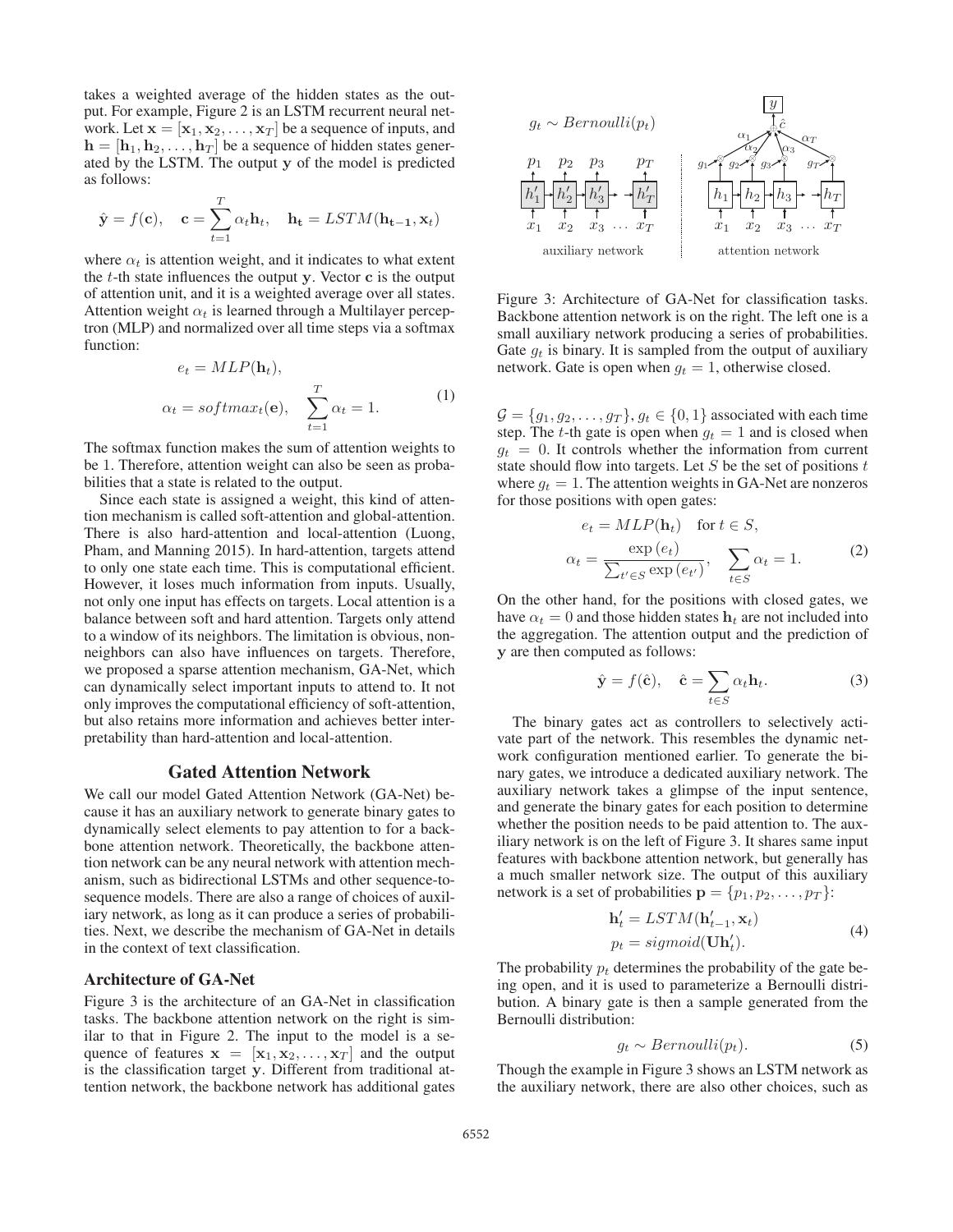a feed forward network and a self-attention network. However, a sequence model considering the dependencies among words in the sentence, such as an RNN or a self-attention network might be a better choice in this situation.

### Training GA-Net

We describe the end-to-end training method for the proposed GA-Net in the following. It is hard to train because the gates have discrete values of 0 and 1. Thus, errors cannot be back-propagated through gradient descent. Some papers (Mnih et al. 2014; Luong, Pham, and Manning 2015) utilized reinforcement learning to solve this problem. However, it is computational expensive and has limited performance. A recently proposed categorical reparameterization, named Gumbel-Softmax (Jang, Gu, and Poole 2017; Maddison, Mnih, and Teh 2017), is a potential method. Gumbel-Softmax aims at approximating a categorical distribution by a Gumbel-Softmax distribution with continuous relaxation. Optimizing an objective over an architecture with discrete stochastic nodes can be accomplished by gradient descent on the samples of the corresponding Gumbel-Softmax relaxation. Thus, it is a potential silver bullet to the back-propagation problem in our model.

In our model, each gate is a sample of value 0 or 1 from Bernoulli distribution. It can be taken as a binary 'classifier'. Each classifier  $g_t$  produce a two-element one-hot vector  $\mathbf{g}_t = [g_{t,i}]_{i=0,1}$ , where  $g_{t,i} = 1$  means  $g_t = i$ . Similarly,  $p_{t,i}$  is the probability that  $g_t = i$ :

$$
\mathbf{g}_t = \text{one-hot}\left(\arg\max_i p_{t,i}, i = 0, 1\right),\tag{6}
$$

$$
p_{t,0} = 1 - p_t, p_{t,1} = p_t.
$$

To let the auxiliary network differentiable during training, we can apply Gumbel-Softmax distribution as a surrogate of Bernoulli distribution to each gate. The Gumbel-Softmax distribution makes a softmax approximation to the one-hot vector  $\mathbf{g}_t$ :

$$
\hat{\mathbf{g}}_t = [\hat{p}_{t,i}]_{i=0,1},\tag{7}
$$

$$
\hat{p}_{t,i} = \frac{\exp((\log(p_{t,i}) + \epsilon_i)/\tau)}{\sum_{j=0}^1 \exp((\log(p_{t,j}) + \epsilon_j)/\tau)},
$$
\n(8)

where  $\epsilon_i$  is a random sample from Gumbel $(0, 1)$ . When temperature  $\tau$  approaches 0, Gumbel-Softmax distribution approaches to be one-hot. The attention weights with soft gates can be computed by

$$
\alpha_t = \frac{g_t \odot \exp e_t}{\sum_{t'=1}^T g_{t'} \odot \exp e_{t'}}, \quad \sum_{t=1}^T \alpha_t = 1. \tag{9}
$$

We use the gradients of Gumbel-Softmax as the surrogate gradients during backpropagation. During testing, however, the surrogate is not necessary. The generated gates are binary. Only selected elements are used for the computation of attention weights as in  $Eq(2)$ . And we directly use the probabilities generated by the auxiliary network to parameterize the Bernoulli distribution and obtain the binary gates.

Table 1: Datasets Statistics. This table provides average sequence length  $(l)$ , number of classes  $(K)$ , number of training samples (Train) and testing samples (Test), and type of task in each dataset.

| Dataset     |     | Κ | Train | Test | Types                   |
|-------------|-----|---|-------|------|-------------------------|
| <b>IMDB</b> | 231 | 4 | 25k   | 25k  | sentiment analysis      |
| AG          | 44  |   | 120k  | 7.6k | topic categorization    |
| $SST-1$     | 20  | 6 | 12k   | 2.2k | sentiment analysis      |
| $SST-2$     | 20  |   | 10k   | 1.8k | sentiment analysis      |
| <b>TREC</b> | 10  |   | 6k    | 500  | question classification |

To facilitate training procedure, we define the loss of this joint network as follow:

$$
\mathcal{L} = -\sum_{k} y_k \log \hat{y}_k + \frac{\lambda \|\mathcal{G}\|_1}{T}.
$$
 (10)

The first term in loss function is cross-entropy loss, where  $y_k$  is the ground-truth label for k-th class. The second term is an  $l_1$  norm regularizer over all gates, where  $\lambda$  is a hyperparameter to make a trade-off between the cross-entropy loss and  $l_1$  norm and T is input sequence length. The  $l_1$  norm term aims at encouraging the network to turn off more gates and generate more sparse attention connections.

## Experiments

In this section, we evaluate the performance of GA-Net on various datasets for sentence classification tasks. We did both quantitative and qualitative analysis on experiment results. Our model got better results compared with all baseline models in our experiments consistently.

### Text Classification

We ran a series of experiments on various datasets for sentence classification task. Table 1 provides a summary of each dataset, and they are:

- IMDB Large Movie Review Dataset (IMDB) is a binary sentiment classification dataset. IMDB provides a set of 25,000 highly polar movie reviews for training, and 25,000 for testing.
- AG's News AG's News corpus contains 496,835 categorized news articles from more than 2000 news sources. It is constructed into a topic classification dataset with 4 main categories by Xiang Zhang (Zhang, Zhao, and Le-Cun 2015). Each category contains 30,000 training samples and 1,900 testing samples.
- SST-1 Stanford Sentiment Treebank is a collection of movie reviews but with train/dev/test splits provided and fine-grained labels (very positive, positive, neutral, negative, very negative), re-labeled by (Socher et al.  $2013$ )<sup>1</sup>. It has 11,855 training samples and 2,210 testing samples.

<sup>1</sup> https://github.com/harvardnlp/sent-convtorch/tree/master/data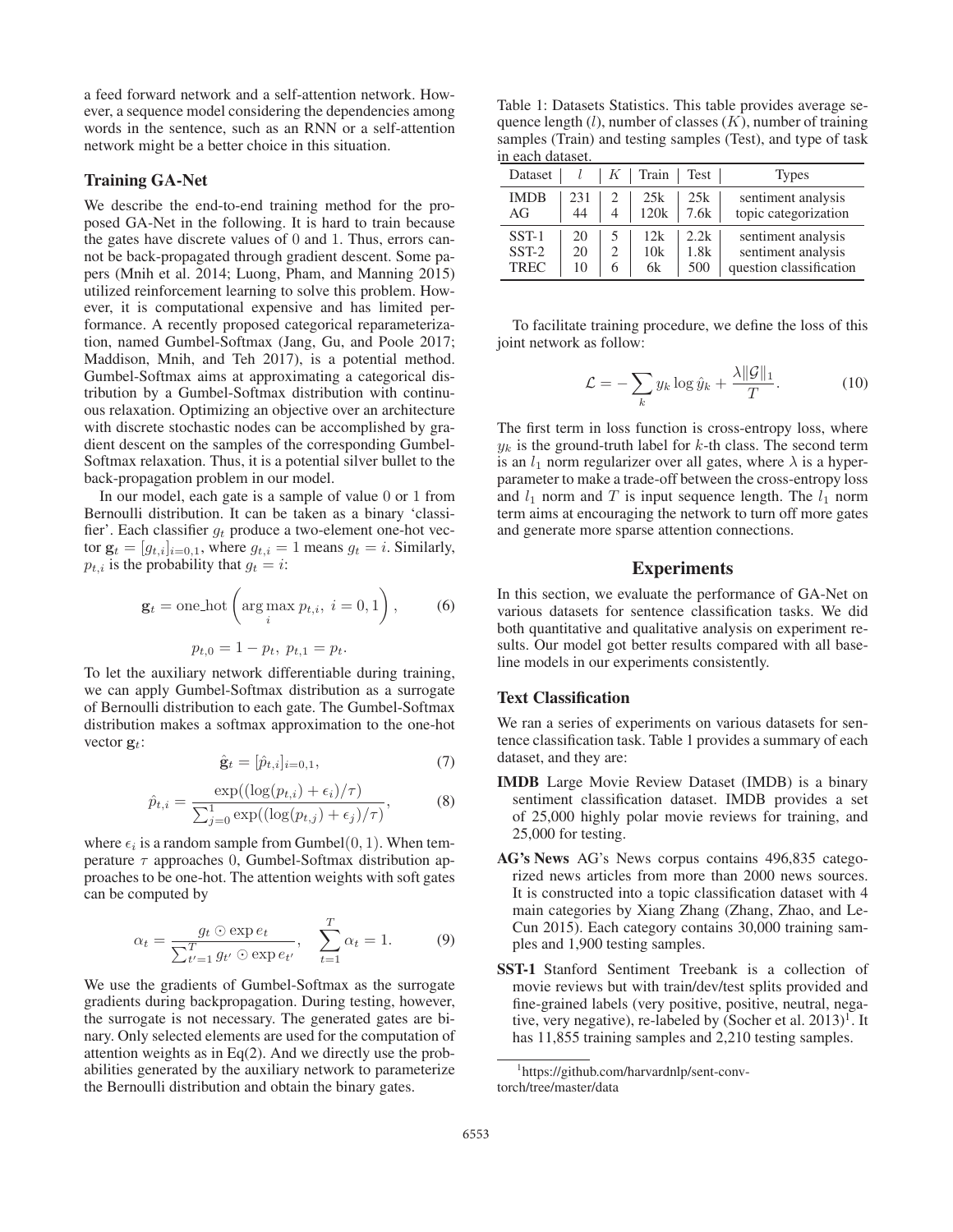|                 | <b>IMDB</b> | AG's News | $SST-1$  | SST-2    | <b>TREC</b> |
|-----------------|-------------|-----------|----------|----------|-------------|
| <b>BiLSTM</b>   | 0.8509      | 0.9139    | 0.4125   | 0.8035   | 0.8876      |
| BiLSTM+localAtt | 0.8578      | 0.9234    | 0.4343   | 0.8154   | 0.8944      |
| BiLSTM+softAtt  | 0.8863      | 0.9264    | 0.4445   | 0.8246   | 0.9008      |
| GA-Net          | 0.8941      | 0.9263    | 0.4464   | 0.8262   | 0.9124      |
| (density)       | (0.1999)    | (0.4310)  | (0.4722) | (0.6005) | (0.4431)    |

Table 2: Results of classification accuracy on various datasets for text classification. Bold numbers indicate best performance. Numbers in brackets indicate density of attention connections.

- SST-2 It is same as SST-1 but with neutral reviews removed and binary labels. It contains 9,613 training samples and 1,821 testing samples.
- TREC This dataset is a collection of questions (Li and Roth 2002). The task is to classify a question into 6 question types (whether the question is about entity, human, location information, etc.) It contains 6,000 training samples and 500 testing samples.

For all the experiments, we chose a 2-layer bidirectional LSTM with attention as backbone network and another 1 layer bidirectional LSTM as auxiliary network (GA-Net). We applied the attention mechanism in (Zhou et al. 2016) as benchmark for text classifications. We compared our GA-Net with:

- BiLSTM It is a vanilla bidirectional LSTM without attention. In this BiLSTM, we take the last hidden state as input to classifier;
- BiLSTM+localAtt It is a vanilla bidirectional LSTM with local attention . The architecture we used as BiL-STM+localAtt is similar to that in (Luong, Pham, and Manning 2015). The original architecture in (Luong, Pham, and Manning 2015) is designed for sequence-tosequence model: a local attended position in an encoder is predicted by the current hidden state in a decoder. To adapt it to our classification tasks, we take the last hidden state to predict a local position in a sequence to attend to.
- BiLSTM+softAtt This is a vanilla bidirectional LSTM with global soft attention. It is common used attention mechanism which computes an attention weight for each element in a sequence.

In all three cases, we use the same BiLSTM configurations as those in backbone network of our GA-Net.

We download pre-trained 100-dimensional GloVe word vectors (Pennington, Socher, and Manning  $2014$ )<sup>2</sup> to initialize all models. The hidden dimensions of backbone BiL-STM and auxiliary BiLSTM are both 100 in our experiments. During training, Gumbel-Softmax approximations are used as gates for all samples in both forward and backward propagation. During testing, only sampled discrete values are used. We use Adam (Kingma and Ba 2014) to optimize all models, with learning rate choosing from the set [0.0001, 0.0002, 0.0005, 0.001, 0.002, 0.005, 0.01], batch size choosing from the set [8, 16, 32, 64, 128].

Table 3: The number of floating point operations of attention computations during testing (FLOPs).

|                                 |      | IMDB   AG's News   SST-1   SST-2   TREC |    |                                           |  |
|---------------------------------|------|-----------------------------------------|----|-------------------------------------------|--|
| BiLSTM+softAtt   2.4G<br>GA-Net | 0.4G | 131M<br>59M                             | 6M | $17M$   $14.1M$   $1.4M$<br>$5.6M$   0.7M |  |

In GA-Net, we choose the temperature  $\tau$  in Gumbel-Softmax from the set  $[0.5, 1.0, 1.5, 2.0]$  to balance the sharpness of gradients and difficulty of training. We choose  $\lambda$  in loss function from the set  $[0.4 \times 10^{-5}, 0.5 \times 10^{-5}, 1.0 \times$  $10^{-5}$ ,  $0.4 \times 10^{-4}$ ,  $0.5 \times 10^{-4}$ ,  $1.0 \times 10^{-4}$ ,  $1.0 \times 10^{-3}$ . We adapt cross-validation to select hyper-parameters for each dataset and task.

The results of classification accuracy are shown in Table 2. As it can be seen that, the proposed GA-Net consistently achieves the best performance on all datasets. For example, in TREC dataset, GA-Net achieves accuracy of 91.24%, and outperforms the baselines by at least 1.16%. At the same time, for the density of the resulting attention connections, we can see that it achieves this with much sparser attention structures. Especially for long sequences as in IMDB dataset where the average sequence length is 231, only 19.99% gates are switched on for each input. It demonstrates the fact that not all attention is needed especially for long sequences, and that GA-Net indeed has the ability of selecting those important units to attend to. In BiLSTM+localAtt, we choose a window size of 40, 16, 8, 8, 4 for each dataset respectively. This aim at making BiLSTM+localAtt have similar sparsity with GA-Net and achieve good performance at the same time.

We also report the improvement of attention computation in GA-Net and BiLSTM+softAtt in Table 3. We measure the number of floating point operations (FLOPs) of attention computations during testing for both models. GA-Net with sparse attention has lower FLOPs than BiLSTM+softAtt.

Interpretability Since our GA-Net only attends to part of units in a given sequence, its capacity of selecting related units in the sequence is important. Though GA-Net has good performance, we still want to know what elements in a sequence they actually attend to. To explore this, we did several case studies.

Figure 4 gives two examples. The two sentences in Figure 4 are drawn from SST-2 test dataset. Attention weights are computed for each token by GA-Net, soft attention and local attention respectively. Attention weights in Figure 4a and Figure 4d are assigned by GA-Net. The distributions

<sup>&</sup>lt;sup>2</sup> glove.6B, pretrained from Wikipedia 2014 and Gigaword 5. https://nlp.stanford.edu/projects/glove/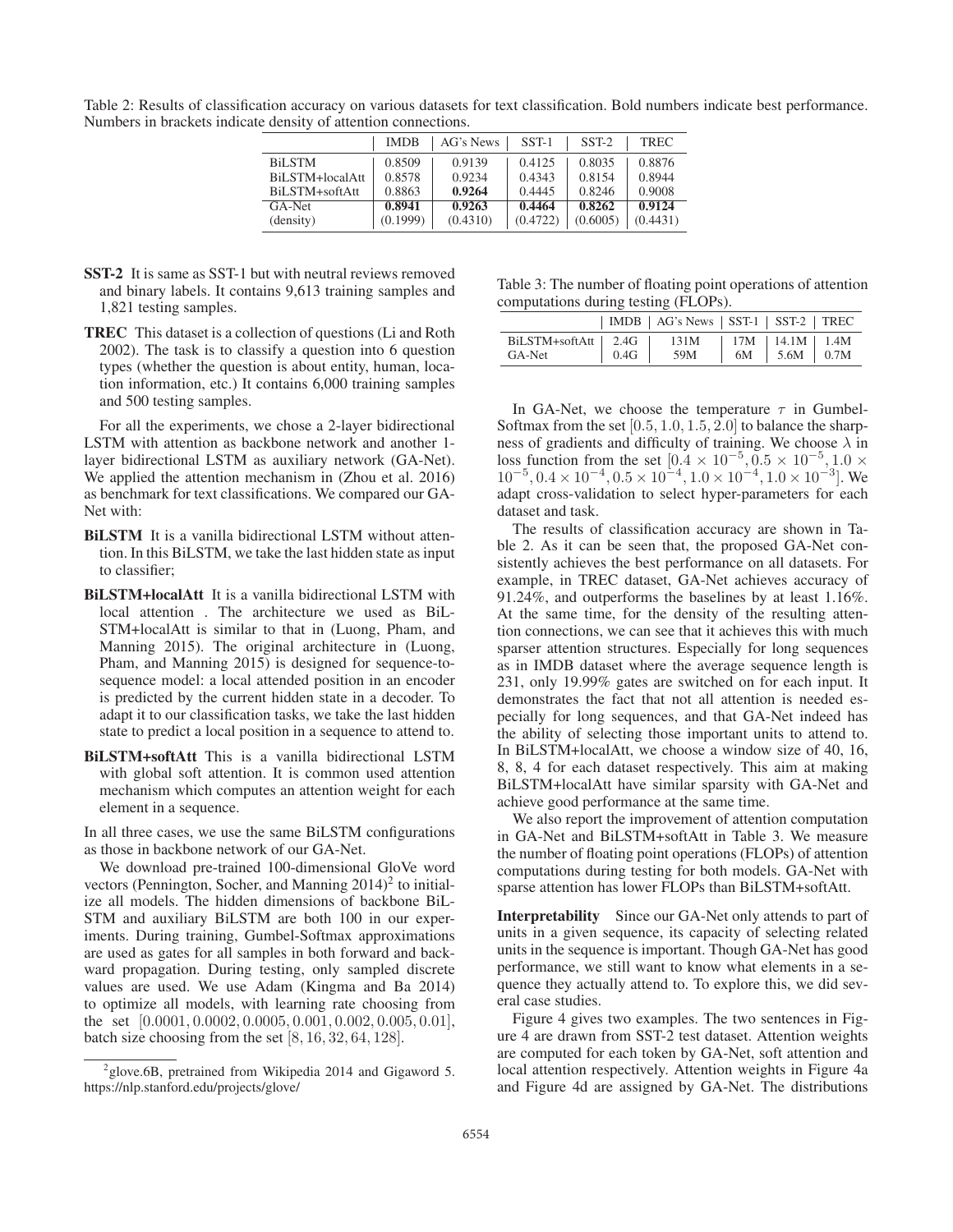

Figure 4: Case study in short sequences. Each row is an example sentences with computed attention weights for each token. The first sentence is a positive statement: *This is a film well worth seeing, talking and singing heads and all.* The second sentence is also a positive statement: *Occasionally melodramatic, it 's also extremely effective.* The attentions from left column to right column are provided by GA-Net, soft attention and local attention respectively.

Table 4: Case study in long sequences. The following are two paragraphs in IMDB test dataset. Bold texts are focused tokens selected by GA-Net.

I admire Deepa Mehta and this movie is a masterpiece . I 'd recommend to buy this movie on DVD because it 's a movie you might want to watch more often than just once . And trust me , you 'd still find little meaningful details after watching it several times. $\langle$ br / $>$ The characters - except for the grandmother perhaps - are all very balanced , no black and white . Even though you follow the story from the perspective of the two protagonists , there is also empathy for the other characters. $\langle$ br  $\rangle$   $\langle$   $\rangle$   $\sim$  I think the IMDb rating for the movie is far too low - probably due to its politically controversial content .

... means " take up and read " , which is precisely what I felt like doing after having seen **this marvelous film.**<br/> $\langle$ br/> $\rangle$ Von Ancken stimulates and inspires with this breathtaking and superbly executed adaptation of Tobias Wolff 's 1995 New Yorker article of the same name . The incredible performance by Tom Noonan is brilliant and provocative and the editing , sound design , cinematography and directing are truly inspired . The nuanced changes and embellishments on the original story are subtle , clever , and make the film cinematically more dynamic . It 's lyrical pacing is mesmerizing and begs you to watch it again.<br/> $\langle$ br/ $>$ the  $\langle$ br/ $>$ Watch out for this young director ... he 's going places .

of attention weights are sparse and compact. At the same time, attentions accurately focus on important token related to sentiment classification and shut off gates for meaningless tokens. For examples, token '*extremely*' and '*effective*' have very high weights in the second sentence "*Occasionally melodramatic, it 's also extremely effective.*". Meaningless punctuations, token '*'s*' and '*Occasionally*' are shut off. Figure 4b and Figure 4e are attentions computed by soft attention mechanism. Although it can identify related tokens, the distribution of its weights is more smooth than GA-Net and show less interpretability. Local attention in Figure 4c

Table 5: Experiment results on IMDB Reviews with different auxiliary networks in GA-Net.

| GA-Net              | Accuracy | Density |
|---------------------|----------|---------|
| $BiLSTM+AUX_{FNN}$  | 0.8890   | 0.2178  |
| $BiLSTM+AUX_{ATT}$  | 0.8892   | 0.5326  |
| $BiLSTM+AUX_{LSTM}$ | 0.8941   | 0.1999  |

and Figure 4f is much more smooth compared with the other two models. It exhibits a weak capacity of finding out related tokens. This also implies the reason why BiLSTM+localAtt has similar performance with raw BiLSTM especially for long sequences where attention is helpful. Table 4 are examples from IMDB dataset with attention computed by GA-Net. The bold texts are tokens being selected to attend. The attention results show that the GA-Net successfully identifies related keywords for classification.

Auxiliary Network To investigate the impact from the size of hidden dimension in auxiliary network, we did several experiments on IMDB, SST-1, TREC with GA-Net using the same structure but with different hidden dimensions in auxiliary BiLSTM. The hidden dimensions range from 20 to 100 with a step of 20. Figure 5 provides the variations in accuracy and density. we can observe that the performance of auxiliary LSTM with 20d hidden states is competitive to that with 100d hidden states. It also outperforms all baselines, and retains a low attention density. This implies that just a small auxiliary network is able to make attention sparse.

Moreover, we also curious about the impact from different choices of auxiliary networks. In stead of LSTM,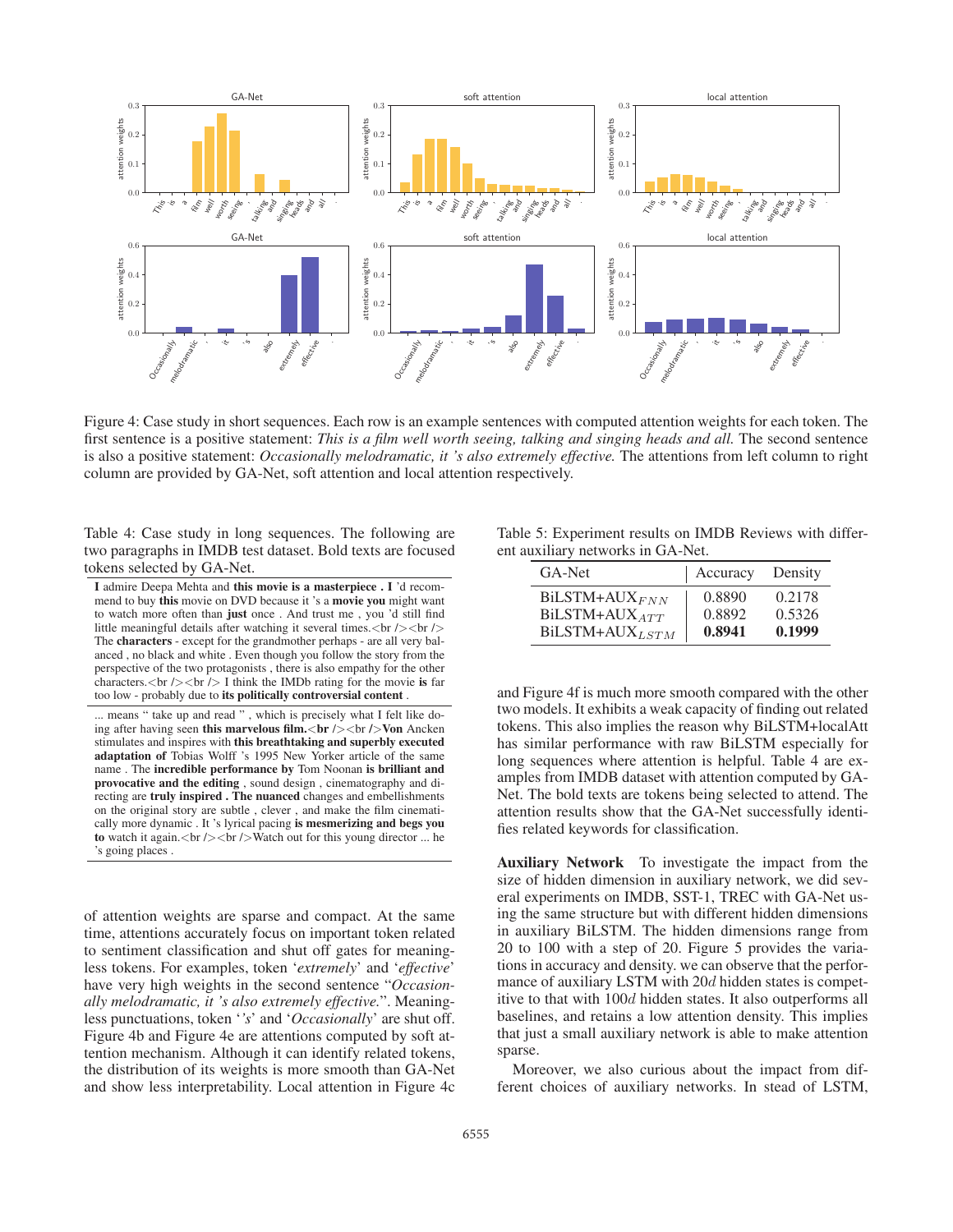

Figure 5: IMDB, SST-1 and TREC classification accuracy and attention density with different sizes of auxiliary networks. X-axis: size of LSTM hidden state; Y-axis: classification accuracy (upper row) and GA-Net attention density (bottom row).

we also chose an 1-hidden layer feed forward neural network (FNN), a self-attention network as auxiliary network to make comparison. We name them as BiLSTM+AUX $_{FNN}$ , BiLSTM+AUX $_{ATT}$  respectively. We name the above GA-Net with LSTM as BiLSTM+AUX $_{LSTM}$ . The backbone attention networks are same in all models. We use the same dimensions of hidden states as BiLSTM+AUX $_{LSTM}$  for BiLSTM+AUX $_{FNN}$  and BiLSTM+AUX $_{ATT}$ . We did experiments on IMDB dataset.

Table 5 gives the results. Both BiLSTM+AUX $_{FNN}$  and BiLSTM+AUX $_{ATT}$  outperform all baseline models. This proves again that not all attention is needed, and the ability of auxiliary network in selecting meaningful units. Compared with BiLSTM+AUX $_{FNN}$  and BiLSTM+AUX $_{ATT}$ , BiLSTM+AUX $_{LSTM}$  is still the one who achieves the best performance considering both accuracy and density. Therefore, LSTM is a relatively good choice for auxiliary network in dealing with similar tasks in which the inputs are sequences.

#### **Conclusions**

In this paper, we propose a novel method called Gated Attention Network (GA-Net) for sequence data. GA-Net dynamically selects a subset of elements to attend to using an auxiliary network, and computes attention weights to aggregate the selected elements. It combines two input-dependent dynamic mechanisms, attention mechanism and dynamic network configuration, and has a dynamically sparse attention structure. Experiments show that the proposed method achieves the best results consistently while requiring less computation and achieving better interpretability.

#### Acknowledgments

We would like to acknowledge the anonymous reviewers for their insightful comments. Research on this article was supported by Hong Kong Research Grants Council under grants 16202118 and 16212516.

#### References

Bahdanau, D.; Cho, K.; and Bengio, Y. 2015. Neural machine translation by jointly learning to align and translate. In *3rd International Conference on Learning Representations, ICLR 2015, Conference Track Proceedings*.

Bengio, E.; Bacon, P.-L.; Pineau, J.; and Precup, D. 2016. Conditional computation in neural networks for faster models. In *4rd International Conference on Learning Representations, ICLR 2016, Conference Track Proceedings*.

Bengio, Y. 2013. Deep learning of representations: Looking forward. In *Statistical Language and Speech Processing*. Springer Berlin Heidelberg.

Bengio, Y. 2014. Deep sequential neural network. In *Deep Learning and Representation Learning Workshop*. NIPS.

Chen, Z.; Li, Y.; Bengio, S.; and Si, S. 2019. Gaternet: Dynamic filter selection in convolutional neural network via a dedicated global gating network. In *IEEE Conference on Computer Vision and Pattern Recognition, CVPR 2019*.

Child, R.; Gray, S.; Radford, A.; and Sutskever, I. 2019. Generating long sequences with sparse transformers. *arXiv preprint arXiv:1904.10509*.

Cho, K.; Courville, A. C.; and Bengio, Y. 2015. Describing multimedia content using attention-based encoder-decoder networks. *IEEE Trans. Multimedia* 17(11):1875–1886.

Chorowski, J.; Bahdanau, D.; Serdyuk, D.; Cho, K.; and Bengio, Y. 2015. Attention-based models for speech recognition. In *Advances in Neural Information Processing Systems 2015*, 577–585.

Deng, Y.; Kim, Y.; Chiu, J.; Guo, D.; and Rush, A. 2018. Latent alignment and variational attention. In *Advances in Neural Information Processing Systems 2018*, 9712–9724.

Devlin, J.; Chang, M.-W.; Lee, K.; and Toutanova, K. 2019. BERT: Pre-training of deep bidirectional transformers for language understanding. In *Proceedings of the 2019 Conference of the North American Chapter of the Association for Computational Linguistics: Human Language Technologies, Volume 1 (Long and Short Papers)*, 4171–4186.

Guo, Q.; Qiu, X.; Liu, P.; Shao, Y.; Xue, X.; and Zhang, Z. 2019. Star-transformer. In *Proceedings of the 2019 Conference of the North American Chapter of the Association for Computational Linguistics: Human Language Technolo-*